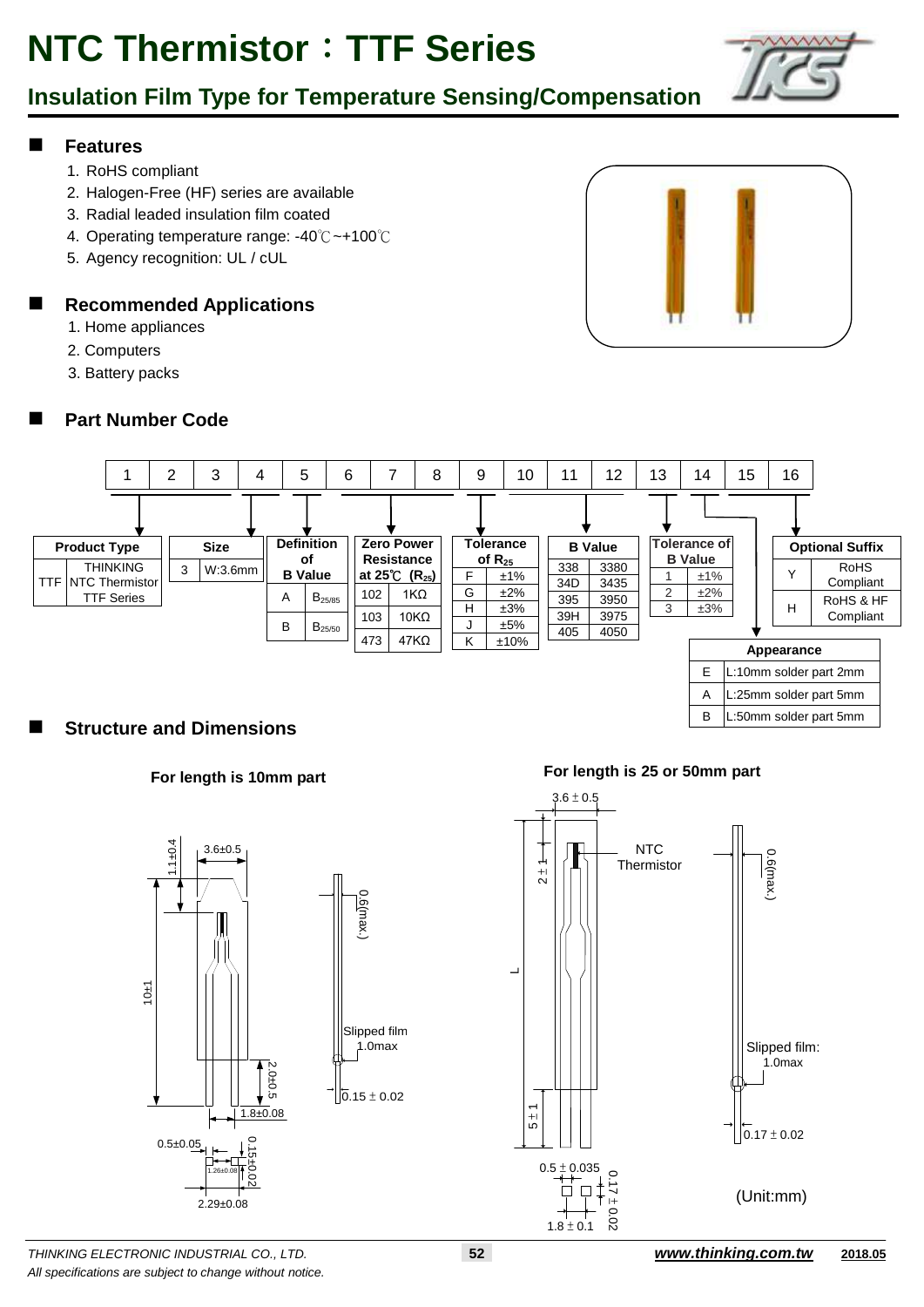

### **Insulation Film Type for Temperature Sensing/Compensation**

### **Electrical Characteristics**

| Part No.      | Zero Power<br>Resistance<br>at $25^{\circ}$ C | Tolerance<br>οf<br>$R_{25}$ | B<br>Value |      | Tolerance<br>0f<br><b>B</b> value | Max.<br>Power<br>Dissipation<br>at $25^{\circ}$ C | Dissipation<br>Factor | Thermal<br>Time<br>Constant | Operating<br>Temperature Approvals<br>Range |               | Safety |
|---------------|-----------------------------------------------|-----------------------------|------------|------|-----------------------------------|---------------------------------------------------|-----------------------|-----------------------------|---------------------------------------------|---------------|--------|
|               |                                               |                             |            |      |                                   |                                                   |                       |                             |                                             | UL            | cUL    |
|               | $R_{25}$ (KQ)                                 | $\pm\%$                     |            | (K)  | $(\pm\%)$                         | $P_{max}(mW)$                                     | $\delta$ (mW/°C)      | $\tau$ (Sec.)               | $T_L \sim T_U({}^{\circ}C)$                 |               |        |
| TTF3A502□34D* | 5                                             | 1, 2, 3,<br>5               | 25/85      | 3435 | 1, 2, 3<br>2,3                    | 3.5                                               | Approx.<br>0.7        | Approx.<br>5                | $-40 - +100$                                |               |        |
| TTF3A103□34D* | 10                                            |                             |            | 3435 |                                   |                                                   |                       |                             |                                             |               |        |
| TTF3A203□34D* | 20                                            |                             |            | 3435 |                                   |                                                   |                       |                             |                                             |               |        |
| TTF3A223□34D* | 22                                            |                             |            | 3435 |                                   |                                                   |                       |                             |                                             | $\mathcal{N}$ |        |
| TTF3A303□39H* | 30                                            |                             |            | 3975 |                                   |                                                   |                       |                             |                                             |               |        |
| TTF3A503□408* | 50                                            |                             |            | 4080 |                                   |                                                   |                       |                             |                                             |               |        |
| TTF3A104□40H* | 100                                           |                             |            | 4075 |                                   |                                                   |                       |                             |                                             |               |        |

Note 1:  $\Box$  = Tolerance of R<sub>25</sub>

 $*$  = Tolerance of B value

Note 2: UL/cUL File No: E138827

Note 3: Special specifications are available upon request.

### **Max. Power Dissipation Derating Curve**



**Ambient temperature (**℃**)**

T<sub>U</sub>: Maximum operating temperature  $(\degree C)$ 

T<sub>L</sub>: Minimum operating temperature  $(\mathcal{C})$ 

For example:

Ambient temperature(Ta) = 55℃ Maximum operating temperature( $T_U$ ) = 100°C  $P_{Ta} = (T_U-Ta)/(T_U-25) \times Pmax = 60\% Pmax$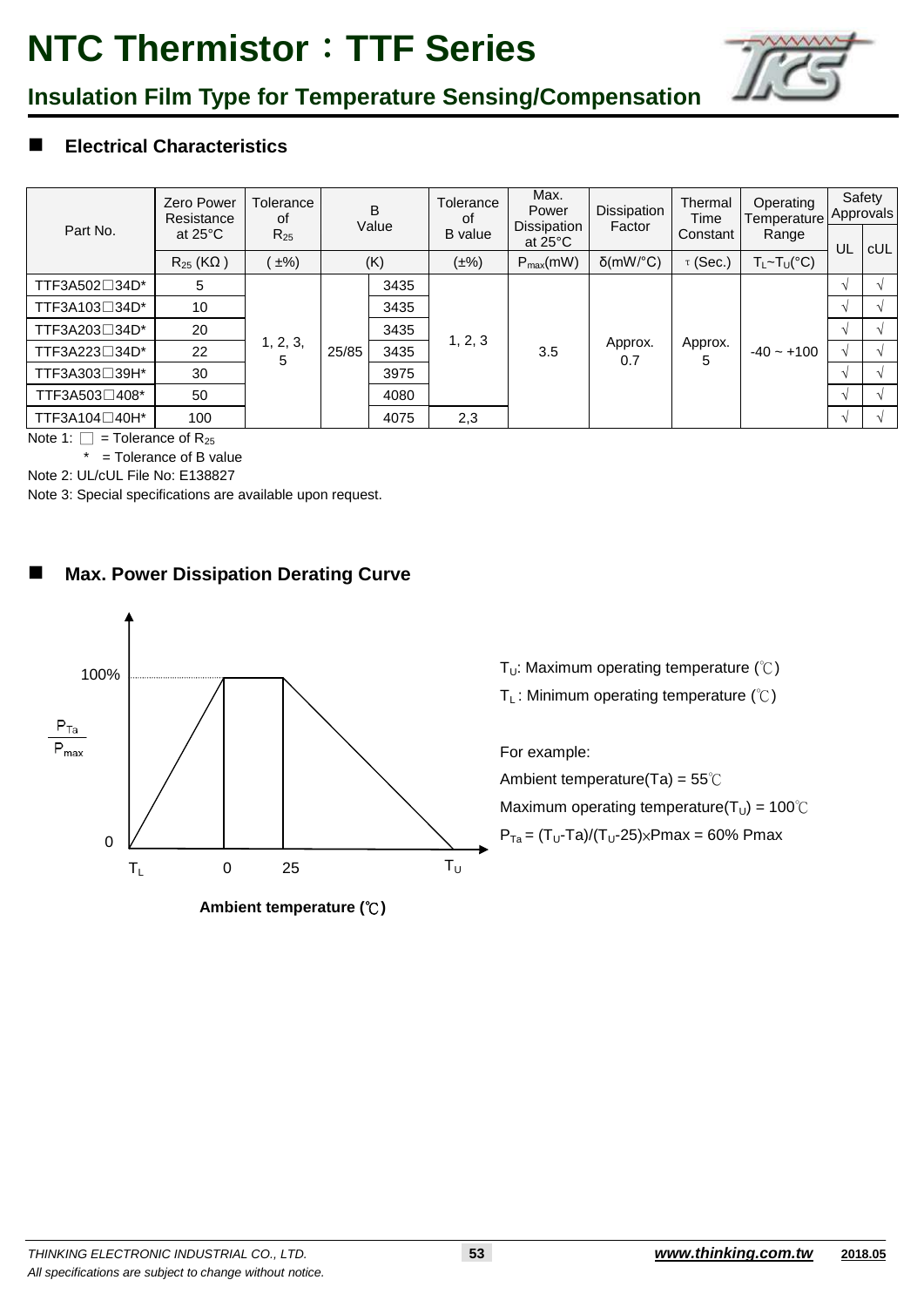

### **Insulation Film Type for Temperature Sensing/Compensation**

### **R-T Characteristic Curves**



### **Soldering Recommendation**

**Wave Soldering Profile**



### **Recommended Reworking Conditions with Soldering Iron**

| <b>Item</b>                       | <b>Conditions</b>        |
|-----------------------------------|--------------------------|
| Temperature of Soldering Iron-tip | $360^{\circ}$ (max.)     |
| Soldering Time                    | $3$ sec. (max.)          |
| Distance from Coating             | Do not touch film bottom |